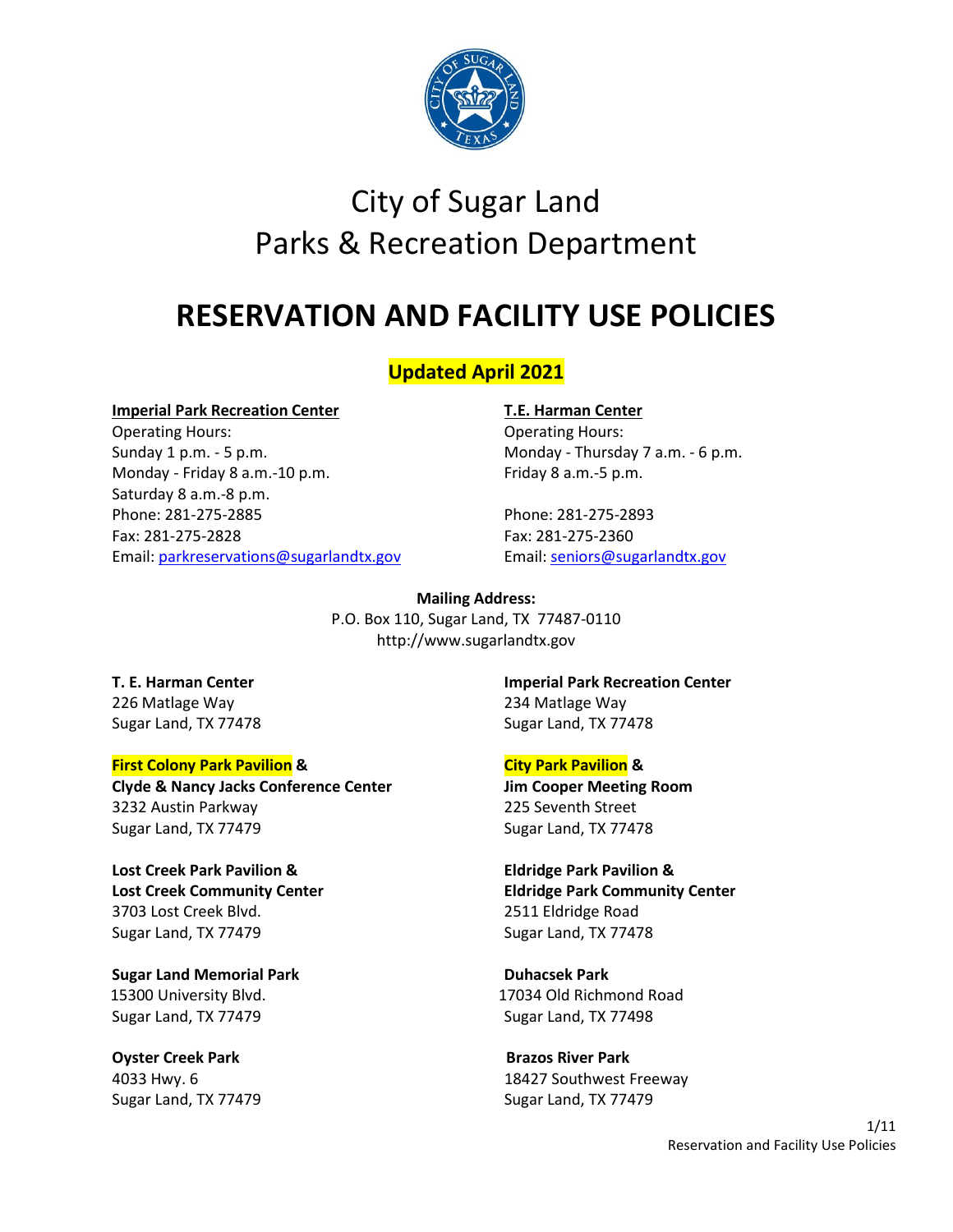*The City of Sugar Land aims to provide facilities for a broad cross- section of uses. To that end the City has*  developed a facility use policy that provides an opportunity for any city resident to rent the facilities, while not *allowing any one group to dominate use of the facilities particularly during peak demand.*

Individuals reserving Sugar Land Parks & Recreation facilities agree to abide by the following policies and procedures. Failure to abide by these policies shall result in additional fees, loss of deposit, immediate termination of the reservation and may result in loss of future rental privileges.

# **SECTION I - DEFINITIONS**

City: The City of Sugar Land, Texas.

City Council: The City Council of Sugar Land, Texas.

Department: The Sugar Land Parks & Recreation Department.

Applicant: A user, client, renter, or customer who is completing the rental contract.

Non-profit Organization: A non-profit organization that is currently recognized as exempt from federal income tax under section 501 (c) 3 of the Internal Revenue Code (IRC) or meets the requirements of the Non-profit Organizations Policy.

Resident: A person, business or organization that resides within the corporate city limits of Sugar Land.

Community Building: An enclosed reservation facility maintained by the Department.

Non-Standard Reservation (NSR): A temporary gathering, rally, parade, race, festival, exhibit, display, entertainment, performance, or presentation held in a park space that requires the placement or erection of one or more stages, booths, kiosks, tables, tents, barricades, or similar temporary structure and may exceed set occupancy limits of the reservable park space.

Special Event: A unique activity, occurring for a limited or fixed duration, and having an impact to public property that impedes, obstructs, impairs, interferes or disrupts normal or usual use of city property, facilities, or right-of-way. Special event includes activities originating outside of the city limits and entering into the city resulting in an impact to public property exceeding the established capacity of such property. The term does not include the rental of a park building or other city facilities that are available to the general public for rental on a regular basis unless that rental impacts a public property by exceeding its stated capacity or requiring additional city services.

Standard Reservation: Any park gathering that stays within the set occupancy limits of the reservable park space and adheres to Standard Reservation and Facility Use Policies.

Park Space: Any park, park building or park facility managed by the Department.

Contract: A document that states the applicant has requested and paid to host a reservation at a reservable park space.

# **SECTION II - RESERVATION PROCEDURES**

Initial reservations or *reservations requiring fees and deposits* must be made in person. The Department shall **not** accept phone reservations. No reservation shall be considered confirmed without a contract from the Parks & Recreation Department.

The applicant must be 21 years of age or older and must handle all transactions, inquiries and changes.

The applicant is required to be present at the rented facility and available to City personnel during the entirety of the applicant's reservation. If the applicant is not present at the facility during the function, the contract is subject to termination and/or applicant shall forfeit 50% of the security deposit.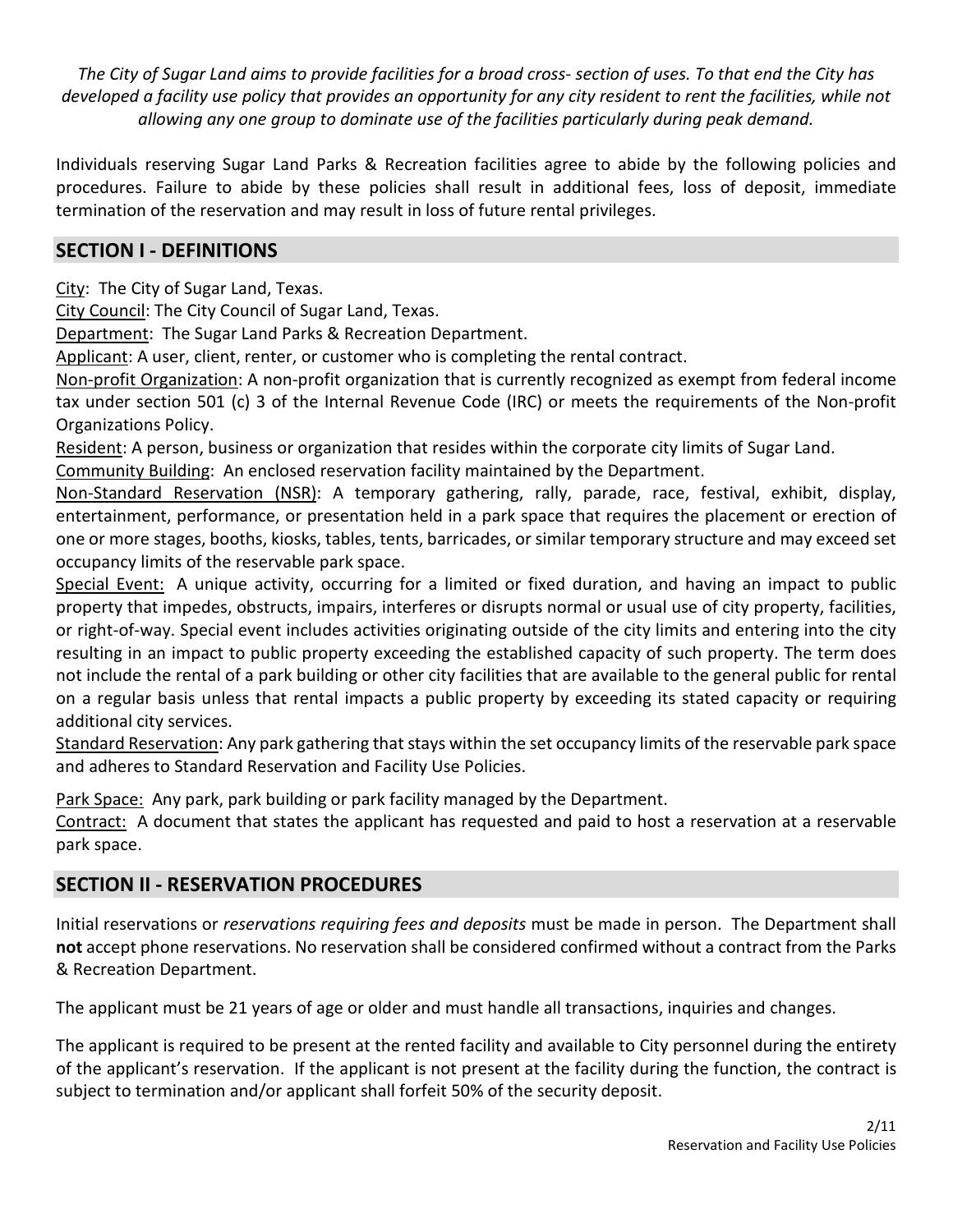#### **Applicant must have approved contract on hand at all times during the scheduled reservation.**

At no time shall the applicant sublease or assign its reservation to another group or organization, nor shall the use of the building be for any purpose other than what was stated on the contract.

Use of facilities for retail business, carnivals, and non-City recreation classes is not permitted.

Reservation staff must be informed prior to the reservation of the possibility of donations that may be accepted at any reservation. Any funds raised from the sale of items, entry fees, or other financial contributions at a reservation must go towards the recognized non-profit organization named on the rental contract.

Applicants using reservation facilities shall comply with all City ordinances and Federal and State laws.

As in accordance with City fire codes, all exits and doorways must remain clear and unlocked during functions, and access to hallways and all fire extinguishers shall remain clear. All marked fire lanes shall be kept open at all times. Parking in these areas is prohibited.

Applicant agrees to abide by the maximum capacities at each facility.

Use of any type of colored powder is prohibited.

The release of paper lanterns or balloons, kite flying, and confetti is prohibited.

Smoking and/or gambling is prohibited in community facilities.

#### **Reserving a Facility**

Park space reservations are on a first-come, first-served basis.

Sugar Land Residents, Businesses and Organizations that have a one-time reservation can reserve facilities no less than 10 days or up to 1 year in advance from the day a contract is filed unless otherwise noted.

Non-Sugar Land Residents, Businesses and Organizations that have a one-time reservation can reserve facilities no less than 10 days or up to 6 months in advance from the day a contract is filed unless otherwise noted.

Sugar Land Businesses and Organizations (within the corporate city limits) that have repetitive reservations, such as monthly meetings, can reserve facilities 6 months in advance from the date a contract or request is filed and shall be limited to 1 reservation date per month. Appropriate business/organization identification documents must be provided at the time of reservation.

Non-Sugar Land Businesses and Organizations(outside of corporate city limits) that have repetitive reservations, such as monthly meetings, can reserve facilities 3 months in advance from the day a contract is filed and are limited to 1 reservation date per month. Appropriate business/organization identification documents must be provided at the time of reservation.

#### **Holidays & Peak Times**

Hourly rates are categorized by peak times and non-peak times. Peak Times: Friday 5 p.m. through Sunday 10 p.m. Non-Peak Times: Monday 8 a.m. through Friday 5 p.m.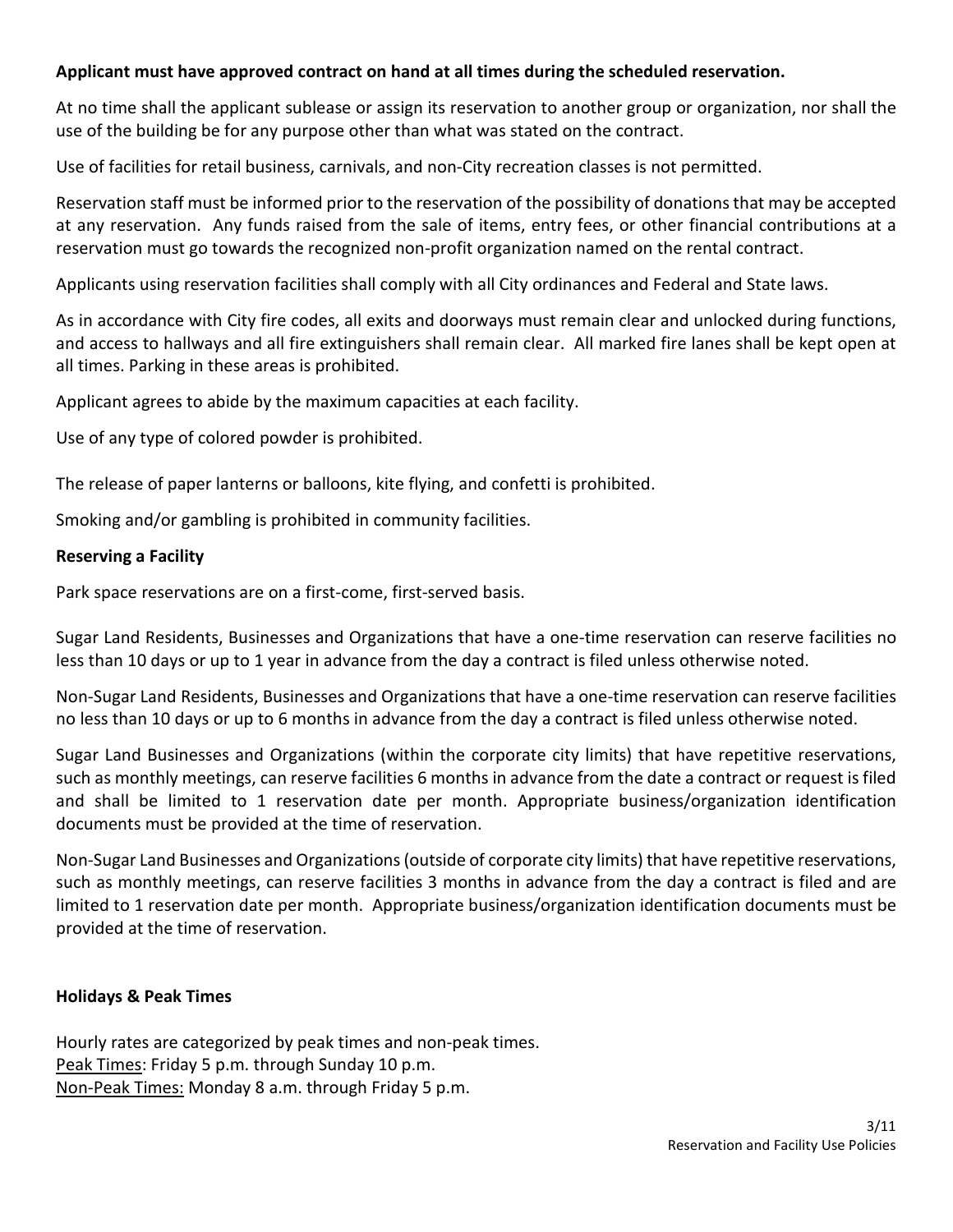The following City holidays are observed: Good Friday, Easter, Memorial Day, Martin Luther King Jr Day., Independence Day, Labor Day, Thanksgiving and the day after, Christmas Eve, Christmas, New Year's Eve, and New Year's Day. Additional dates may include limited hours at the director's discretion.

Facility reservations are **not** available on holidays at the following facilities: Imperial Park Recreation Center, T.E. Harman Center, Brazos River Park Bowl/Overlook, and all pavilions.

The following facilities are limited to **one** reservation on any listed holidays: Eldridge Park Community Center, Lost Creek Park Community Center, Duhacsek Park, and Clyde & Nancy Jacks Conference Center.

#### **Rental Times:**

**T.E. Harman Center and Clyde & Nancy Jacks Conference Center**: Available during non-programmed hours Monday to Friday and from 5 p.m. to 1 a.m. Friday, 8 a.m. to 1 a.m. Saturday, and 8 a.m. to 10 pm Sunday. (Please see T.E. Harman Center Users section for additional reservation conditions)

**Imperial Park Recreation Center Multi-Purpose Rooms A/B and Gymnasium:** Available during nonprogrammed hours from 8 a.m. to 10 p.m. Sunday through Saturday, excluding the above stated City holidays. (Please see Recreation Center Users section)

**Jim Cooper, Eldridge and Lost Creek Community Centers**: Available 8 a.m. to 10 p.m. every day, excluding the above stated City holidays.

**Duhacsek Park Pavilion and House**: Available 8 a.m. to 10 p.m. every day, excluding the above stated City holidays. (Please see Duhacsek Park specific policies)

**City Park Pavilion, First Colony Park Pavilion, Eldridge Park Pavilion and Lost Creek Pavilion**: Available 8 a.m. to 10 p.m. every day, excluding the above stated City holidays.

**Sugar Land Memorial Pavilions and Brazos River Park Bowl and Overlook**: Available sunrise to sunset every day, excluding the above stated City holidays. Sunrise to sunset is considered as 6 a.m. – 8:30 p.m. from March 15 through September 30 and 6 a.m. – 6:30 p.m. from October 1 thru March 14. For the Brazos River Park, some dates may be unavailable due to festivals or other large events that may be occurring at Crown Festival Park festival site (please see Brazos River Park-specific policies).

# **Programs conducted by the City will be given priority at all times, and the City reserves the right to change or cancel reservations that may conflict with a City sponsored event or program.**

# **SECTION III - PAYMENT OF FEES AND DEPOSITS**

Rental fees and the security deposit are payable using the following methods of payment: Cash, check, Visa, Master Card, and American Express.

All checks are deposited upon receipt. Fees paid via check can take up to six (6) weeks to be refunded back to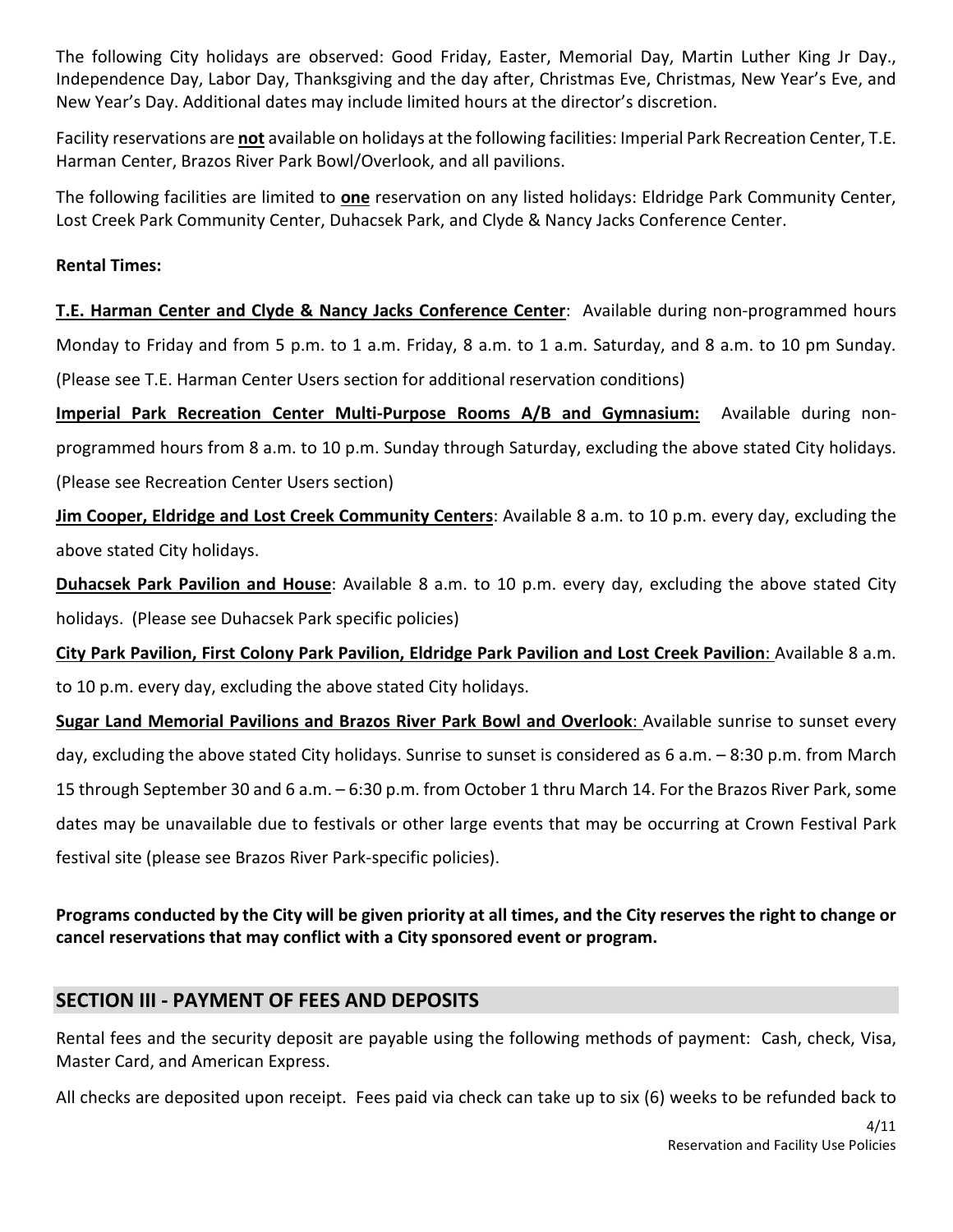the applicant.

#### **Security Deposit**

To reserve a facility, the rental contract must be accompanied by a security deposit.

The security deposit shall be used to repair, replace, or compensate for any property of the Center which is damaged or missing as a result of use by the applicant. If the security deposit is expended due to damages, noncompliance, or by exceeding reservation time, the applicant will be billed for the additional fees.

The applicant will forfeit 50% of the security deposit if the applicant does not comply with policies and procedures.

The applicant will be held responsible for their guests regarding damage to facility, property, and behavior and following the rules and regulations of the Parks & Recreation Department.

Contracts are closed no later than the Wednesday following the reservation date provided the facility was cleaned, absent of any damage, and applicant adhered to contract and policies and procedures. The deposit refund may take approximately 7 business days to be received when paid via credit card. **Deposits paid via cash or check will be refunded via check and sent through mail and can take up to 45 days to be received.** If issues arise during the reservation, the applicant must notify staff in writing no later than the end of the next business day following the reservation at [parkreservations@sugarlandtx.gov.](mailto:parkreservations@sugarlandtx.gov) Staff will review and respond to the email within 24 to 48 hours.

The City of Sugar Land reserves the right to increase the security deposit amount or deny a contract based on applicant's past rental history such as damaging city property, non-payment and not following City rules and regulations.

#### **Fees**

Rental fees are calculated hourly (See attached fee schedules).

Rental fees are due to the Department no later than 10 working days prior to the scheduled function.

Security officer fees and/or building attendant fees are due to the Parks & Recreation Department no later than 10 days prior to the scheduled function.

### **SECTION IV - ENTRANCE AND ACCESS**

**Applicants renting the facility are limited to the hours specified on their contract.** If the applicant does not adhere to contracted hours, applicant shall be billed additional fees for not adhering to their contract and policies and procedures. In addition to those fees, the applicant shall be billed a late change fee.

**The amount of time needed to set-up, hold the function and cleanup shall be included in the amount of time scheduled for the reservation and shall be chargeable to the applicant at the rate set forth under the Fee Schedule**. The applicant is responsible for the setup of the tables, chairs, and any other items necessary for the scheduled reservation.

Applicants renting any pavilion must keep all decorations and setup under pavilion area.

Any use of the facility the day prior to a function or following the function must be included on the contract and will be billed at the same hourly rental rate.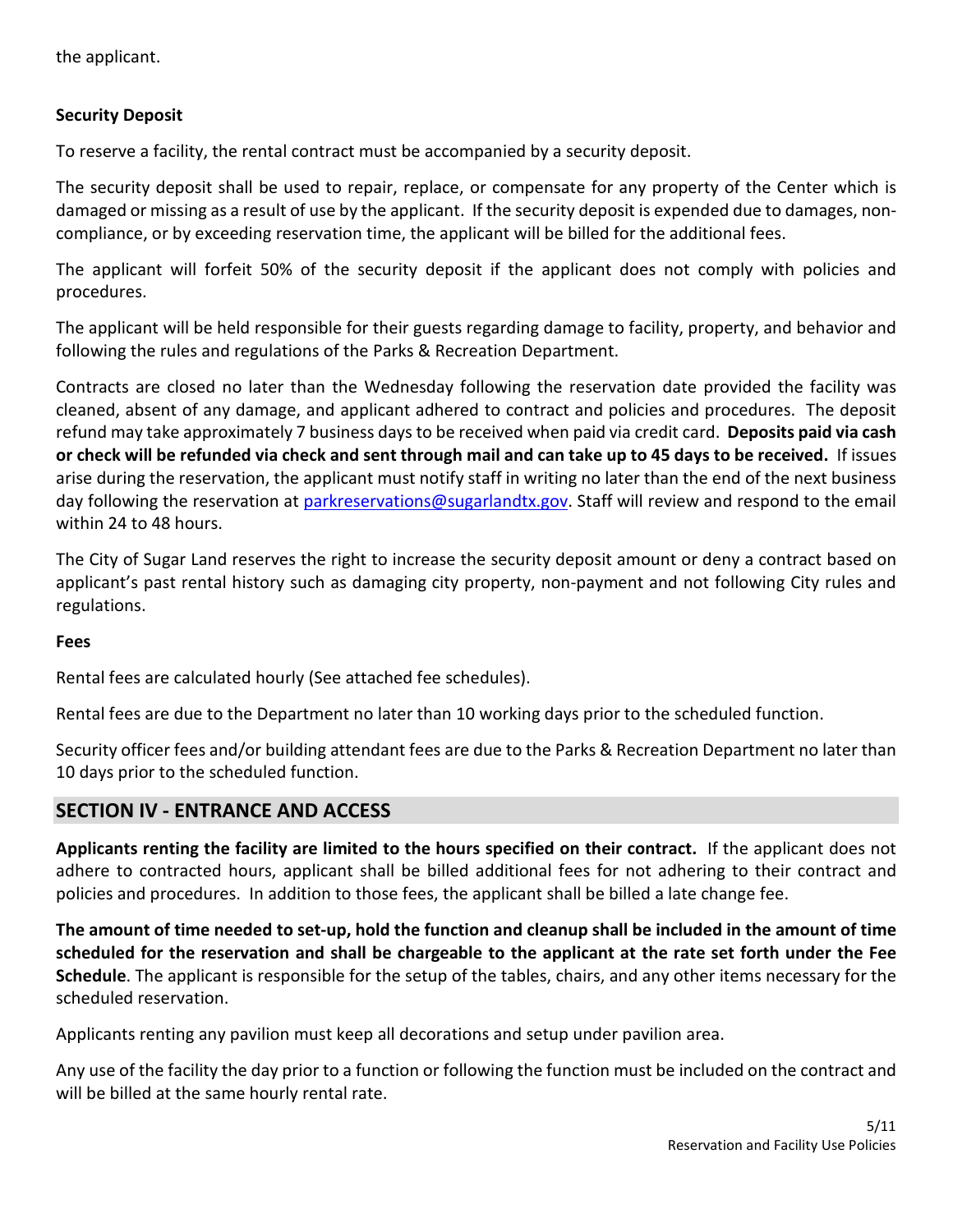Applicants reserving Clyde & Nancy Jacks, Jim Cooper, Lost Creek, Duhacsek Park and Eldridge Park Community Centers will be issued a key prior to their function. Applicants shall return issued key to the Department. Applicants must return all facility keys to the Imperial Park Recreation Center by the Wednesday following the reservation. Any key not returned after this time will assess a replacement fee from the security deposit.

Americans with Disabilities Act: The community buildings are wheelchair accessible and a sloped curb entry is available, with specially marked parking spaces nearby.

Applicants are solely liable for the building and must secure the building and its equipment at all times during the reserved time. All property missing during this time will be charged to the reserving party. The applicant must be present and available during the entire rental period.

Stacks of chairs and tables in the community buildings are to be moved by dollies only.

Electrical outlets are 110 volts only.

When arranging for bands or D.J.'s please be advised that smoke, bubble and foam machines are prohibited inside community buildings.

Open flames are prohibited, including but not limited to candles, incense, tea lights, charcoal, and fireworks of any kind. Chafing dish heating elements are permitted. All decorative material must be flameproof.

No decorations will be attached or hung from the ceiling, light fixtures, or walls at any building. All decorative materials must be flameproof. As in accordance with City fire codes, all exits and doorways must remain clear.

Use of flammable material, rice, confetti, birdseed, glitter or similar objects is prohibited inside community centers. The throwing of birdseed is restricted to outdoor and parking lot areas only.

Parking is provided for patrons, but may limited due to seasonal park use facility use (i.e. Baseball, softball, soccer games).

User shall not post, exhibit, or allowed to be posted or exhibited, any signs, advertisements, show bills, lithographs, posters, or cards of description, inside or outside on any part of the building, except as authorized by the Parks & Recreation Department. User shall not be permitted to tape, nail, or tack material to any part of any facility.

# **SECTION V - CITY PROPERTY**

# **Applicants shall familiarize themselves with the facility and available equipment before making a reservation.**

Some community centers may have interior lights that are for safety and do not turn off by a light switch. It is the responsibility of the applicant to determine if the facility is a good match for their reservation.

The City of Sugar Land provides only the equipment that is onsite at each facility. Any other equipment or supplies must be furnished by the applicant.

The City of Sugar Land will not be responsible for any equipment that is not the property of the City of Sugar Land.

Damage to tables or chairs will result in a forfeiture of a portion or entire security deposit. It is recommended that tablecloths be used on City tables.

Applicants assume liability for the cost of repairing damage to city property or equipment.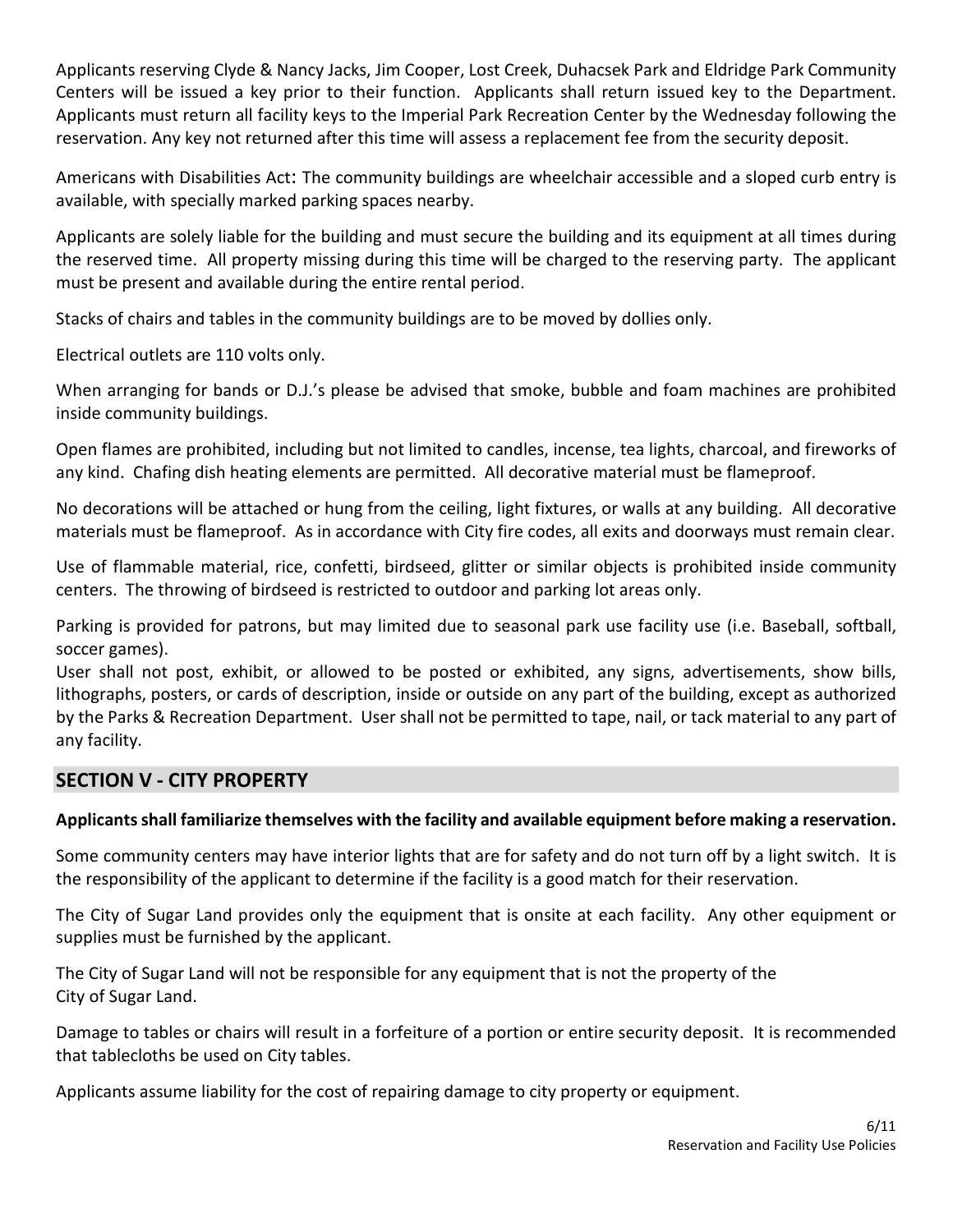Proof of insurance for certain equipment (e.g. moonwalk/bounce houses) must be submitted to the Parks and Recreation Department ten (10) days prior to the reservation date. Failure to comply with this time frame may result in the cancellation of the reservation. It is the responsibility of the renter to make sure the moonwalk/bounce house company provides a generator to power the moonwalk/bounce house. **Moonwalks/bounce houses shall not be plugged into any electrical outlets.** Water slides of any type are prohibited.

Moonwalks/bounce houses or any like equipment must be setup in a manner that does not obstruct anyone else's use of the park.

Applicants shall not drive on any unpaved surface or allow guests and/or vendors to drive on any unpaved surface. Vehicles are only permitted in parking lots and driveways.

# **DUHACSEK PARK-SPECIFIC POLICIES**

Duhacsek Park is not located within City of Sugar Land City limits, and therefore the following policies apply only to Duhacsek Park:

- a) The park is gated and secured and is not open to the general public. Its use is limited to reservations only.
- b) The park facilities may be rented by reservation only. The City will not permit overlapping facility requests.
- c) Should there be multiple users in a single day, the first user will be required to lock and secure the front gate prior to entry by the second group.
- d) Alcohol is permitted at the Duhacsek Park Pavilion with the required number of security officers.

# **BRAZOS RIVER PARK-SPECIFIC POLICIES**

Brazos River Park Bowl and Overlook do not have fixed structures, and therefore, the following policies apply only to Brazos River Park:

- a) The City may permit over lapping requests within the Brazos River Park areas dependent on reservation size and type.
- b) The Brazos River Park will not be available when a festival or large event is utilizing the adjacent festival area. This may include setup and breakdown dates for those events.
- c) Retail oriented events are permissible once every six (6) months per organization via special event application only within Brazos River Park.
- d) Alcohol is permitted within Brazos River Park as part of a reservation or special event with the appropriate number of officers.
- e) The park includes 1 certified 5K course that runs throughout Brazos River Park and 1 certified 5K and 1 certified 10K course that runs between Brazos River Park and the adjacent Festival Site. If the use of 1 of these courses is required for your rental, you must specify this on your request form so appropriate conditions and/or fees can be set.
- f) Overnight reservations are permissible within Brazos River Park.

# **IMPERIAL PARK RECREATION CENTER-SPECIFIC POLICIES**

The Imperial Park Recreation Center is predominantly used for leisure classes and recreation programs. The availability of the multipurpose rooms and gymnasium is dictated by the scheduled classes/programs, and therefore the following policies apply only to the Imperial Park Recreation Center:

a) Multipurpose rooms A/B and kitchenette are available for reservations. Reservations can be made 6 months in advance from the day a contract is filed. The rooms can be used separately or together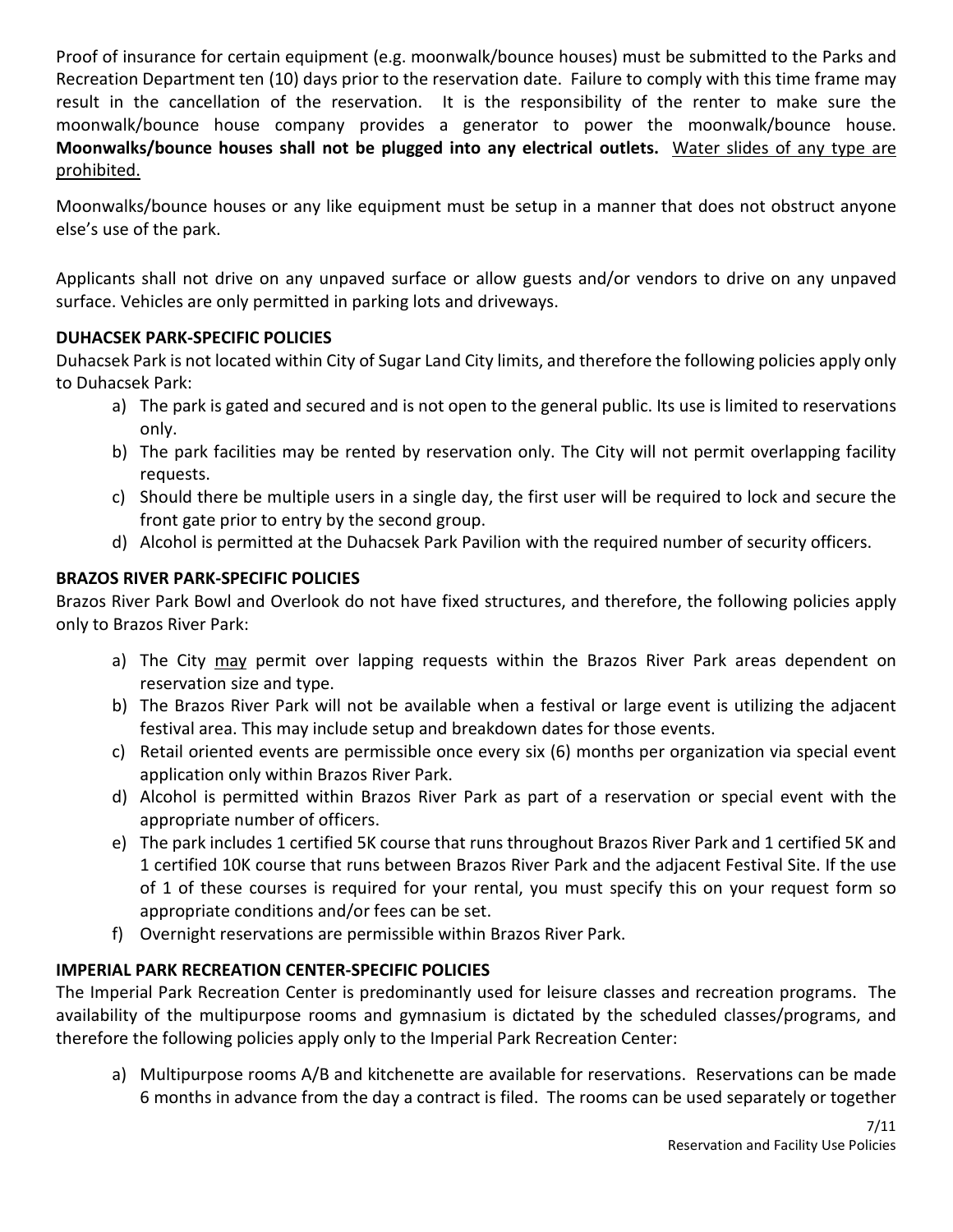as one room. (See *Recreation Center Fee Schedule*) Both rooms have access to the outdoor patio area. The patio area can only be used by one (1) reservation at a time and shall be on a first-come, first-served basis.

- b) It is the responsibility of the renter(s) to collect and dispose of all trash in the dumpsters.
- c) Additives such as baby powder, saw dust, etc. are prohibited from being placed on flooring.
- d) Decorations are not permitted to be hung from fire alarms, exit signs, air conditioning vents, etc.
- e) Nails and tacks are prohibited from being utilizing on Recreation Center walls and floors. Only scotch tape or painter's tape will be allowed on flooring. Tape is prohibited from being used on walls.
- f) The Recreation Center is not permitted for overnight use.
- g) The gymnasium can be reserved for athletic and non-athletic events. Reservations can be made 6 months in advance from the day a contract is filed for non-athletic events and 1 month in advance from the day a contract is filed for athletic events. (See Recreation Center Fee Schedule) During regular use and during reserved athletic events, applicants and users must follow gymnasium rules. For non-athletic reservations, the applicant shall be required to pay for the use of protective flooring covering for the gym floor. Applicant shall need to obtain a vendor to provide tables and chairs for a non-athletic reservation in the gymnasium. Any vendor hired by the applicant to provide materials and /or services for the reservation must abide by the rules stated herein, including the timely removal of any items furnished for the reservation. It is the responsibility of the applicant to notify the vendor of the rules, as well as required time of removal for all items.
- h) Because of the schedules of activities in the gymnasium, it is imperative the renter return the gymnasium to its pre rental status. Up to 50% of the security deposit may be deducted for the applicant's failure to remove all decorations, tables, chairs, furniture, and all other items placed in the gymnasium by the applicant or a vendor hired for the reservation. The applicant is responsible for ensuring that all decorations, furniture, tables, chairs, and other items are removed as required by the Parks and Recreation Department.
- i) Recreation Center staff shall provide setup and breakdown of all City equipment within the Recreation Center. If the applicant's reservation shall go beyond the regular Recreation Center operating hours, the applicant must pay additional fees for a building attendant.
- j) One (1) building attendant is required per reservation at the Recreation Center. Prior to applicant leaving, the attendant shall inspect the areas used for any possible damage and inform the applicant. The attendant shall remain onsite until the applicant and all guests have left the premises.
- k) Alcohol is permitted with the appropriate number of security officers.
- l) Animals/Pets are not permitted inside the Recreation Center unless registered as service animals as defined by ADA.

Building attendants are assigned from guest arrival through clean up and securing the facility. Applicant shall only be charged for hours that go beyond regular Recreation Center hours with a minimum of 2 hours. Building attendant fees are non-refundable.

The Parks & Recreation Department has the right to require additional attendants for and all functions.

# **T.E. HARMAN CENTER-SPECIFIC POLICIES**

The T.E. Harman Center is predominately used for senior classes and recreation programs. The availability of the rental rooms is dictated by the scheduled classes/programs. Therefore, the following policies apply only to the T.E. Harman Center:

a) Meeting Rooms A-D are available for reservations from 6 p.m. to 1 a.m. Friday, 2 p.m. to 1 a.m. Saturday and 8 a.m. to 10 pm Sunday.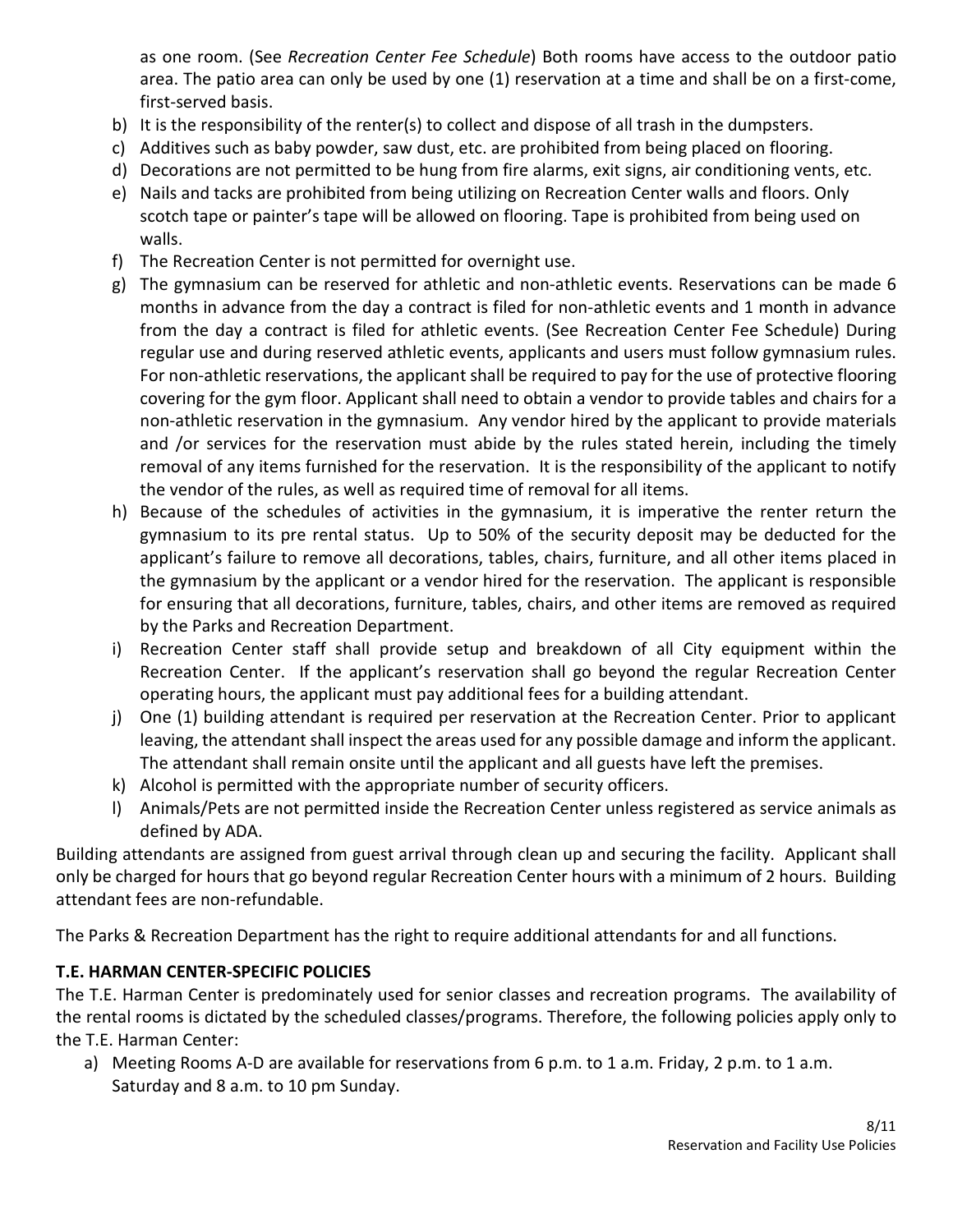- b) Reservations can only be made up to 6 months in advance and no less than 15 days prior to the requested date.
- c) The T.E. Harman Center is not available for overnight use.
- d) Department staff does not provide set-up/breakdown for rentals unless the service is requested and paid for as part of the rental contract.
- e) A minimum of one (1) building attendant is assigned per reservation at the T.E. Harman Center. Prior to the applicant leaving, the attendant shall inspect the areas used for any possible damage and inform the applicant. The attendant shall remain onsite until the applicant and all guests have left the premises. Multiple small reservations may share an attendant at the discretion of the recreation manager.
- f) It is the responsibility of the renter(s) to collect and dispose of all trash in the appropriate receptacles.
- g) Multiple reservations may be booked at the facility on any given day/time, therefore applicants are asked be respectful when accessing shared areas. (i.e. bathrooms and hallways)
- h) Alcohol is permitted with the required number of security officers.
- i) Use of amenities outside of those reserved is prohibited (i.e. library, activity rooms, coffee bar, and pool tables).
- j) Additives such as baby powder, saw dust, etc. are prohibited from being placed on flooring.
- k) Decorations are not permitted to be hung from fire alarms, exit signs, air conditioning vents, etc.
- l) Nails and Tacks are prohibited from being utilizing on T.E. Harman Center walls and floors. Only scotch tape or painters tape shall be allowed on flooring. Tape is prohibited from being used on walls.
- m) The kitchen is a shared space accessible to all reservations. The renter(s) shall need to provide their own utensils, plates, cups, etc. The use of the kitchen shall be permitted at the discretion of the assigned building attendant.
- n) Animals/pets are not permitted inside the Recreation Center unless registered as service animals as defined by the Americans with Disabilities Act.

Building attendants are assigned from contract start time to contract end time. Building attendant fees are nonrefundable.

The Parks & Recreation Department has the right to require additional attendants for any/all functions.

# **SECTION VI - PERSONAL PROPERTY**

Each center has sufficient tables and chairs for its maximum occupancy for the applicants use. **None of the equipment may be taken outside of these facilities for any reason.** Renters shall be liable for any equipment missing or damaged as a result of the renter's use whether the renter actually removed the equipment or not.

Tables and chairs are not interchangeable between facilities.

In the event the facility doesn't have an adequate number of tables, chairs, or other items suitable for the applicant's needs, such items shall be rented at the applicant's expense. The City of Sugar Land is in no manner liable or responsible for personal property or rented items.

The City of Sugar Land is not responsible for lost, damaged and/or misplaced personal property placed in or on its facilities or grounds. Any items that remain may be claimed by the renter for up to one (1) week after the reservation.

Applicants are not allowed to store equipment or supplies at the facilities other than during the hours that are specified on the contract.

# **SECTION VII - ALCOHOLIC BEVERAGES**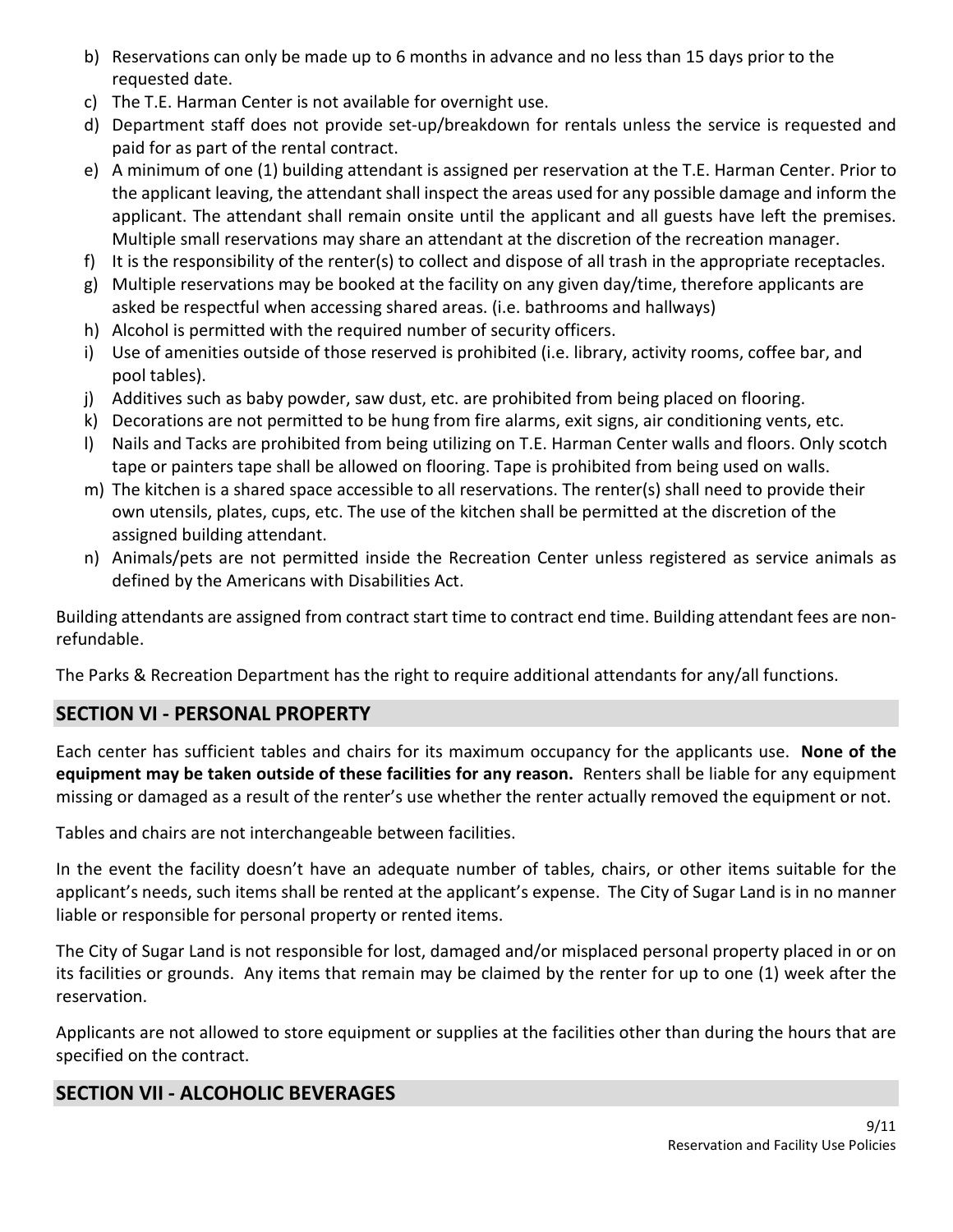Persons visibly under the influence of drugs or intoxicated shall be asked to leave the premises or surrounding areas.

Applicants holding functions where alcoholic beverages shall be served or consumed are required to have a Sugar Land Police Officer(s) present during the function.

Alcohol is prohibited at park pavilions and consumption is not allowed outside of reserved buildings.

The applicant must provide their own containers for storing alcohol. City trashcans are not provided or intended to be used as beer kegs or cold storage for wine.

# **SECTION VIII - RESERVATION SECURITY**

Applicants agree to comply with all applicable state and local liquor laws.

The City has the right to require a Sugar Land Police officer (s) for any and all functions. Taking into consideration among other things, the size of the group anticipated, the average age of the group, the presence of alcoholic beverages, live entertainment and past experience with a group.

If Security officers are required, the officer(s) are assigned from guest arrival through clean up and securing the facility with minimum of 4 hours. The cost for security shall be at **1 ½ times**the normal rate during **City holidays**. Security officer fees are non-refundable.

The City has the right to require Sugar Land Police officers or additional City staff for any and all functions.

If additional police officers are called out due to a disturbance or more attendees than was stated on the contract, the applicant shall be charged for the extra police officer(s) at a rate equal to 1 ½ times their regular hourly rate.

Groups comprised of persons 18years of age or younger must have at least 1 adult chaperon for every 10 guests. Chaperones must be 21 years of age or older and chaperones must be present through the duration of the function, setup and cleanup time included.

# **SECTION IX - CLEAN UP**

The facility grounds are to be returned to the condition they were in before the applicant's rental period.

The applicant agrees to dispose of all garbage in the parking lot dumpster, remove all decorations, pick up garbage in patio areas (front and back of building), clean and return all tables and chairs to proper location in the storage room.

Any reservation that includes a crawfish boil or any cooking of the same nature is required to provide additional trash containers and liners for their reservation. At the conclusion of the reservation, the applicant must remove and dispose of the waste generated by the reservation offsite at their expense. If this condition is not met, the applicant shall forfeit their entire deposit.

Trash cans are provided for trash only; the applicant must provide additional containers for cold storage of beverages.

# **SECTION X – NONSTANDARD USE OF PARK FACILITIES**

If a reservation meets or may meet the criteria for a non-standard reservation (see definition), a Non-Standard Park Use Request Form must be completed. The request form must be completed with detailed information